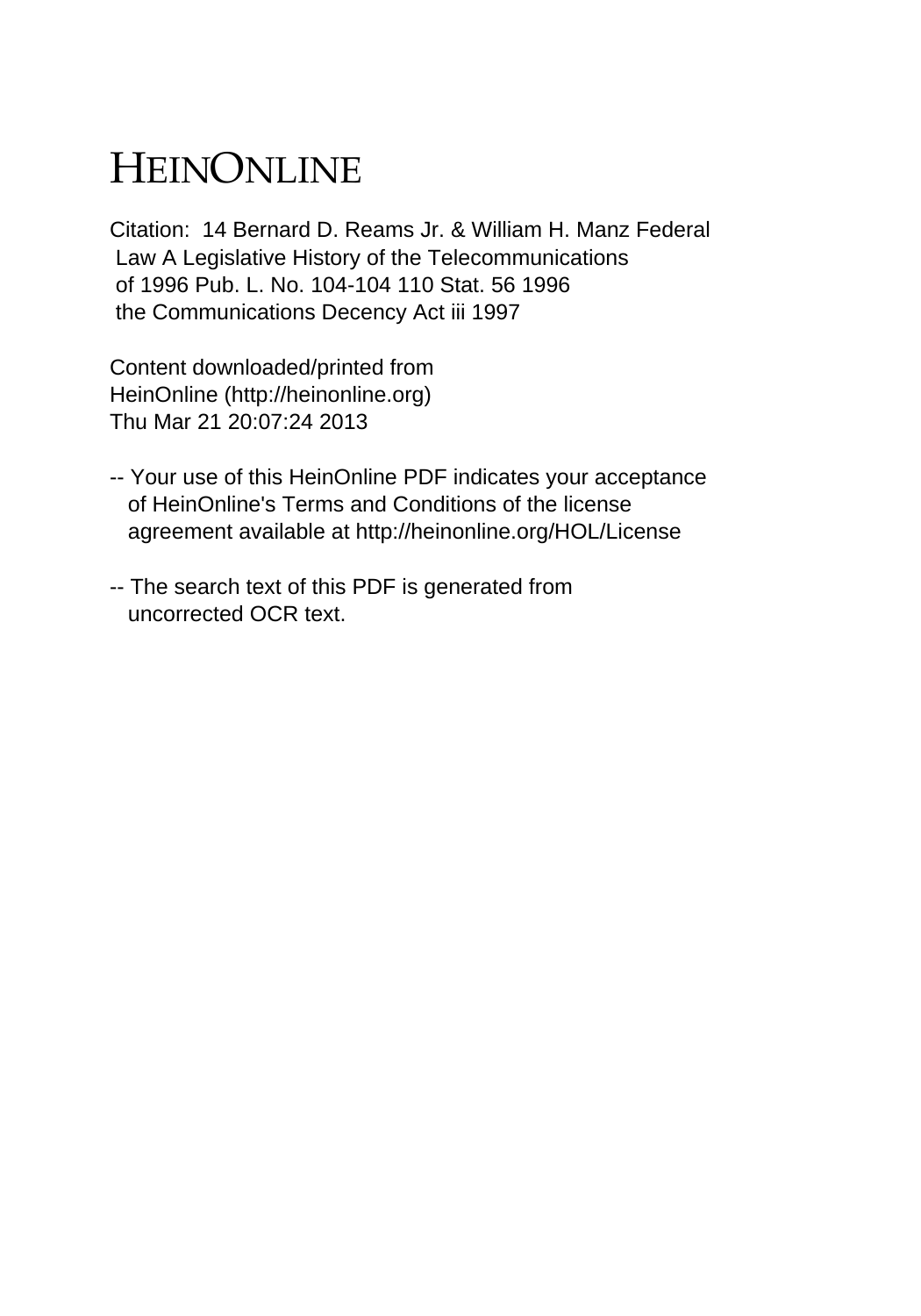## **SUMMARY TABLE OF CONTENTS**

| Master Table of Documents Vol. 1                                                        |
|-----------------------------------------------------------------------------------------|
|                                                                                         |
| Section I: Law as Enacted $\ldots \ldots \ldots \ldots$ Vol. 1 (Doc. No. 1)             |
| Section II: Reports on the Law $\dots$ . Vol. 1 (Doc. Nos. 2 - 6)                       |
| Section III: Hearings on the Law $\ldots$ Vol. 2 (Doc. Nos. 7 - 9)                      |
| Section IV: Congressional Record Vol. 3 (Doc. Nos. 10 - 87)                             |
| Section V: Presidential and Vice<br>Presidential Statements Vol. 3 (Doc. Nos. 88 - 95)  |
| Section VI: Past Bill Versions Vol. 4 (Doc. Nos. 96 - 101)                              |
| Section VII: Related Bills Vol. 5 (Doc. Nos. 102 - 115)<br>Vol. 6 (Doc. Nos. 116 - 120) |
| Section VIII: Congressional Record -<br>Related Bills Vol. 6 (Doc. Nos. 121 - 162)      |
| Section IX: Past Reports Vol. 7 (Doc. Nos. 163 - 170)                                   |
| Section X: Past Hearings Vol. 8 (Doc. Nos. 171 - 172)                                   |
| Vol. 9 (Doc. No. 173)                                                                   |
| Vol. 10 (Doc. No. 174)                                                                  |
| Vol. 11 (Doc. No. 175)                                                                  |
| Vol. 12 (Doc. Nos. 176 - 177)                                                           |
| Vol. 13 (Doc. Nos. 178 - 179)                                                           |
| Vol. 14 (Doc. No. 180)                                                                  |
| Vol. 15 (Doc. Nos. 181 - 184)                                                           |
| Vol. 16 (Doc. No. 185)                                                                  |
| Vol. 17 (Doc. No. 186)                                                                  |
| Vol. 18 (Doc. Nos. 187 - 188(A&B))                                                      |
| Vol. 19 (Doc. Nos. 188(C) - 189)                                                        |
| Vol. 20 (Doc. Nos. 190 - 191)                                                           |
| Vol. 21 (Doc. Nos. 192 - 201)                                                           |
| Section XI: Final Report<br>$\cdots \cdots \cdots$ Vol. 21 (Doc. No. 202)               |